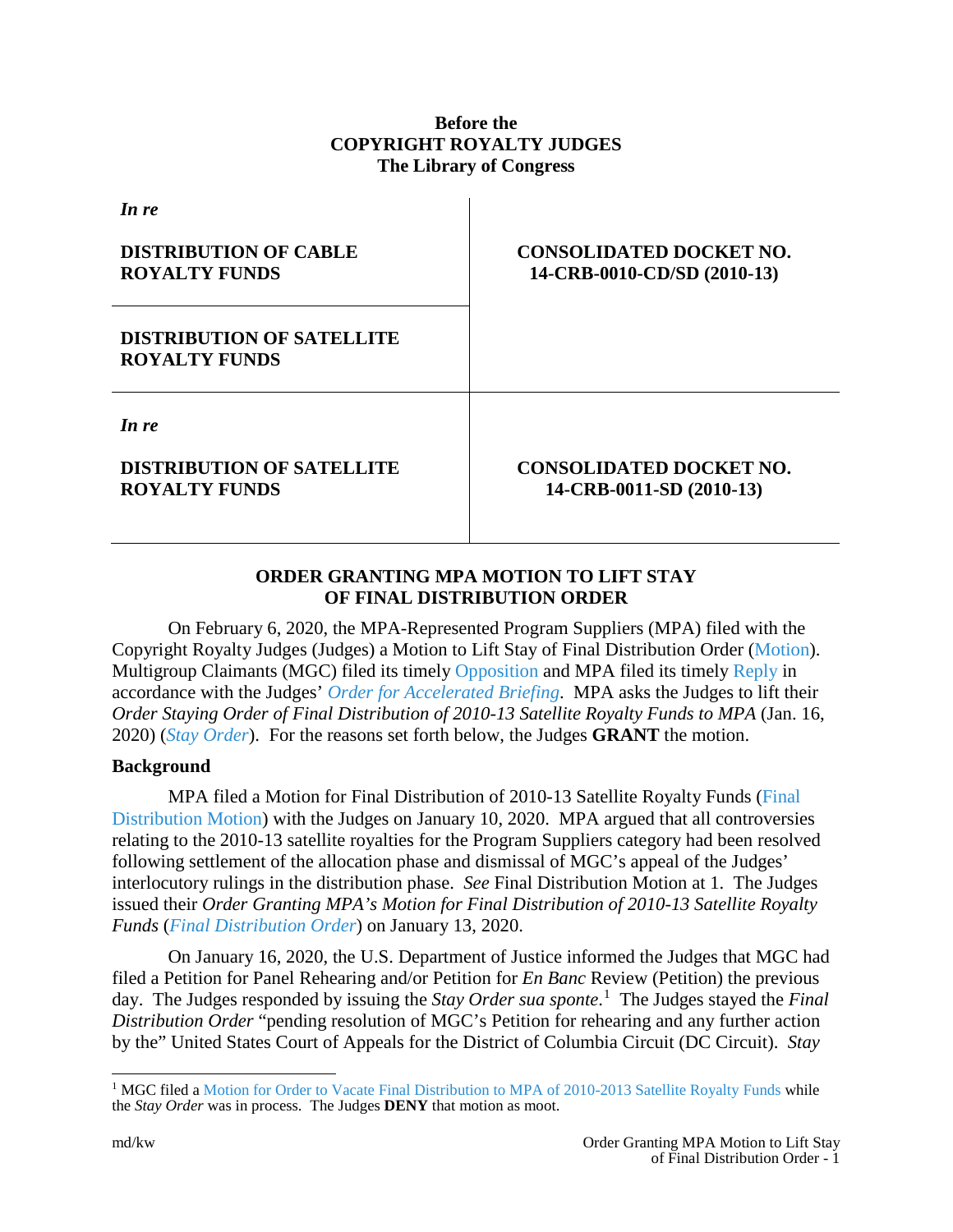*Order* at 1. The DC Circuit denied the Petition on February 5, 2020, and issued its mandate on February 18, 2020.

## **Arguments**

MGC opposes lifting the stay because it "is inclined" to pursue its objections to the Judges' interlocutory rulings in the distribution phase "before a court that has jurisdiction to review such objections," and will likely do so "no later than March 27, 2020." Opposition at 2- 3. MGC further argues that, if the Judges do lift the stay, they must take the precaution of requiring MPA to represent that it will return any royalties "that are later deemed to have been inappropriately distributed" to MPA. *Id*. at 3. MGC also states that any order for distribution to MPA must be accompanied by an order for distribution to MGC. *See id*.

In reply, MPA argues that the Judges' stated rationale for staying the distribution order no longer holds now that the DC Circuit has denied the Petition. *See* Reply at 1-2. Moreover, MGC's "unspecified threats of future litigation" are not a reasonable basis for continuing the stay. *Id*. at 2. As to MGC's assertion that the Judges must distribute royalties to MGC if they distribute royalties to MPA, MPA points out that MGC has not made a motion for final distribution of funds allocated to the Program Suppliers category. *See id*. at 2-3. Finally, MPA argues that there is no need to condition distribution on a repayment promise because MPA is already bound by a repayment agreement in this proceeding. *See id*. at 3-4.

## **Discussion**

MGC's appeal before the DC Circuit has run its course resolving the controversies regarding distribution of 2010-13 satellite funds in the Program Suppliers category. The funds are, therefore, subject to distribution in accordance with 17 U.S.C. § 801(b)(3)(A) and the *Final Distribution Order*. MGC's deliberation as to whether to pursue its objections in an unspecified venue at some indefinite point in the future is an insufficient basis to continue the stay and further delay distribution of royalties to MPA. MGC cites no statutory or regulatory authority for the proposition that the Judges must withhold distribution of funds while MGC considers its options for pursuing its objections outside the process set forth in section 803(d) of the Copyright Act. The Judges are not aware of any such authority.

MGC's statement that "[a]ny order for distribution to the MPA mandates distribution to Multigroup Claimants on the same basis, at the same time" is unsupported by any citation to statutory or regulatory authority. To the extent that the statement can be interpreted as a request for final distribution, the Judges reiterate that a request for relief that is embedded in a responsive document "rather than in the form of a motion or cross-motion does not present the issue for full consideration to the Judges." *Distribution of the 2000, 2001, 2002 and 2003 Cable Royalty Funds*, Docket No. 2008-2 CRB CD 2000-2003 (Phase II), 78 Fed. Reg. 64984, 64988 n.18 (Oct. 30, 2013). MGC has not filed a motion for final distribution of satellite funds in the Program Suppliers category. The question of MGC's final distribution of royalties in this category is not before the Judges.

Finally, the Judges agree with MPA that conditioning its distribution on a further promise of repayment would be "redundant" and "unnecessary." Reply at 3. MPA has already entered into repayment agreements pertaining to each of the funds in this proceeding. Those agreements, which obligate MPA to return any overpayment of royalties with interest, remain in force. *See Order Granting Final Distribution of 2008 Satellite Royalty Royalties for the Devotional*